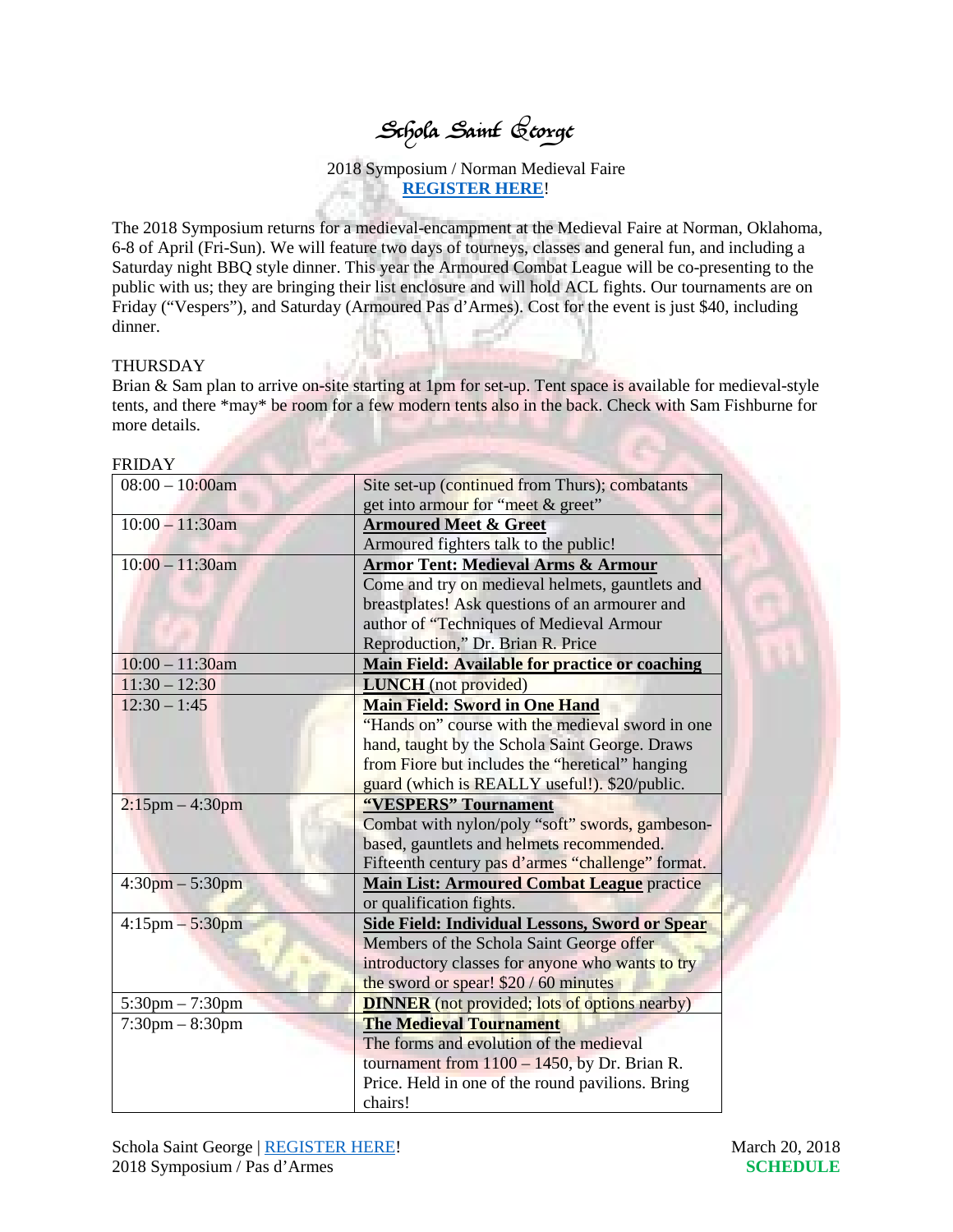## **SATURDAY**

| $9am - 10:20am$     | <b>Late Medieval English Chivalry</b>                   |
|---------------------|---------------------------------------------------------|
|                     | Talk on the clash of ideals and reality during the      |
|                     | 15 <sup>th</sup> c. English Wars of the Roses by Sam    |
|                     | Fishburne.                                              |
| $11:30 - 1:00$ pm   | <b>Main Field: Armoured Combat League Team</b>          |
|                     | <b>Fights!</b>                                          |
|                     | Clashes of teams from the Armoured Combat               |
|                     | League, an international sport pitting national         |
|                     | teams one against the other, recently featured on       |
|                     | ESPN. Introduces the ACL as a sport, and will           |
|                     | include group combats!                                  |
| $10:00am - 12:30am$ | <b>Side Field:</b> SSG testing, coaching or classes for |
|                     | new folks interested in historical swordsmanship        |
| $1:30 - 4:00$ pm    | <b>Main Field: St. George's Day Pas d'Armes</b>         |
|                     | Challenge tournament in the style of the fifteenth      |
|                     | century pas d'armes, featuring rebated weapons          |
|                     | and a choice of individual combat styles.               |
| $4:15 - 5:30$ pm    | <b>Main Field: Introduction to German Medieval</b>      |
|                     | <b>Swordsmanship</b> by Jeremy Pace or Italian          |
|                     | Swordsmanship of Fiore dei Liberi by the Schola         |
|                     | Saint George. \$20 / public                             |
| $6:30 - 9:00$ pm    | <b>BBQ Dinner &amp; Chivalry Talk:</b>                  |
|                     | \$20 for dinner - RSVP                                  |
|                     | Chivalric questions drawn from Geoffroi de              |
|                     | Charny (not for the public)                             |
|                     |                                                         |